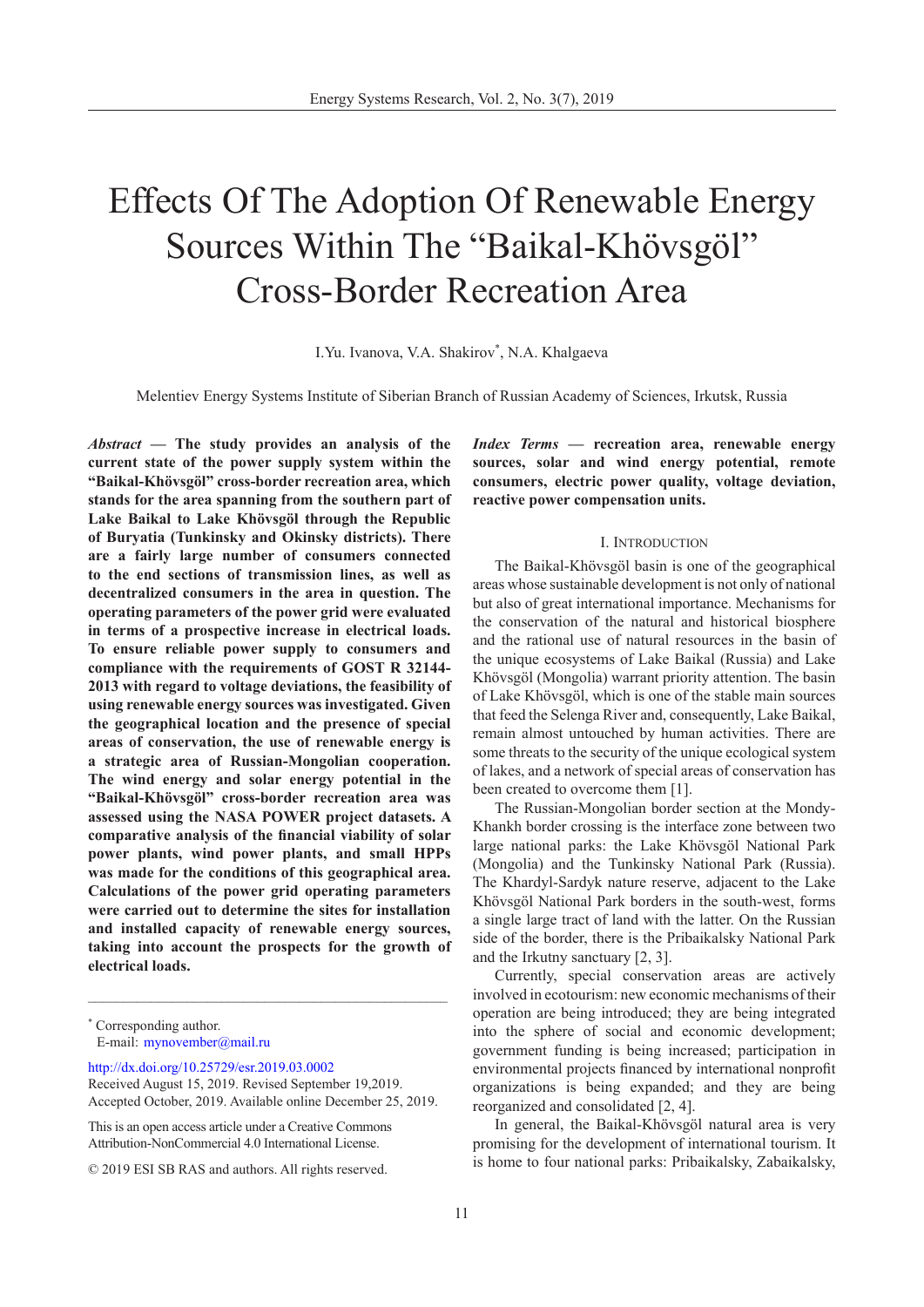Tunkinsky, and Khövsgöl; Baikalo-Lensky, Baikalsky, Barguzinsky, Ulan-Taiga, and Khardyl-Sardyk nature reserves [2, 3]; a lot of sanatoriums; recreation facilities; and sites of the tourist and recreational kind. Lakes Baikal and Khövsgöl are connected by a highway passing through the Tunka valley. The region is dominated by middle mountainous terrain, and close to it, on the Russian-Mongolian border, there is Mönkh Saridag, the highest mountain in the Sayan Mountains, which is a popular destination for sports tourism [5].

The development of ecotourism should be carried out with great care as it is required to ensure that all conditions are in place to minimize environmental impacts. This applies mostly to the electric power supply system, which should be developed at a faster pace to back the growth of tourism infrastructure in the region.

Renewable energy sources (RES) have a lower impact on the environment than conventional sources of energy. Their adoption may prove feasible in the districts remote from the centralized power supply or those districts where extended outages take place due to long power lines, as well as the districts that are home to special conservation areas and tourist and recreational zones [6-10].

In Mongolia, support for renewable energy development at the national level is enabled by the National Renewable Energy Program. The program claims to promote and extend renewable energy development in Mongolia, to create conditions for ecological balance, to reduce unemployment and poverty, and to promote social and economic sustainable development. In Russia, mechanisms to stimulate the development of the renewable generation were introduced by Resolution of the Government of Russia No. 449 "On the mechanism of incentives to use renewable energy sources in the wholesale electricity and capacity market" dated May 28, 2013, and Resolution of the Government of the Russian Federation No. 47 "On amending certain acts of the Government of the Russian Federation on the incentives to use renewable energy sources in retail electricity markets" dated January 23, 2015.

In connection with the above mentioned, the use of RES in the cross-border recreation area "Baikal-Khövsgöl" is one of the strategic directions of expansion of the Russian-Mongolian cooperation and the relevance of the assessment of economic and technical effects of the implementation of these activities needs no further justification.

## II. Analysis of the current state of the electric power supply system in the "Baikal-Khövsgöl" cross-border recreation area

In Mongolia, the centralized power supply covers all 4 sums bordering Lake Khövsgöl. The Renchinlkhümbe sum located on the western shore of Lake Khövsgöl is connected to the Tsagaannuur sum by a power line. The Khatgal and Chandmani-Öndör sums, located in the south and south-east of the lake, respectively, are connected to

Mongolia's central power grid. On the northern shore of the lake, there is the Khankh sum, which is supplied with electricity from the territory of the Republic of Buryatia via the 10 kV interstate power line "Mondy-Zavod" that is 35 km long.

In the Russian part of this recreation area, the key elements of the electric power supply system in the Baikal-Khövsgöl zone are the 110/35/10 kV "Kyren" and 110/35/10 "Zun-Murino" substations located in the Tunkinsky district. These substations are connected by a 110 kV line, as well as a 35 kV line passing through the following localities of the Tunkinsky district: Akhalik, Khuray-Khobok, Arshan, Zhemchug, Nilovka, and Badary.

Electric power supply to consumers of the Okinsky district is provided by a single-circuit 110 kV power line "Kyren — Mondy — Samarta", a single-circuit 35 kV power line "Mondy — Sorok — Samarta", and a singlecircuit 35 kV power line "Sorok — Orlik" (Figure 1).

Transmission lines are characterized by significant wear and frequent prolonged shutdowns [11]. In case of a failure in one of the power lines, about 4,360 people, 1 hospital, 6 schools, 6 kindergartens, 7 boiler house, and 5 localities are affected by power outage [11]. There are no redundant power lines available. Work to restore the power is complicated by the mountainous terrain and the large distance covered by power lines. These districts are among the underdeveloped and hard-to-reach places in the Republic of Buryatia. In case of long-term outages, diesel power plants at the 35 kV Orlik substation and the 35 kV Sorok substation with the capacity of 0.5 MW and 0.25 MW, respectively, are used for power supply to consumers. The Orlik substation is capable of handling the 1.4 MW while the Sorok substation is limited to the load of 0.3 MW. Thus, when one of the 35 kV lines cuts off electricity, diesel power plants are unable to carry the full load, and



*Fig. 1. General layout plan of the "Baikal-Khövsgöl" cross-border recreation area.*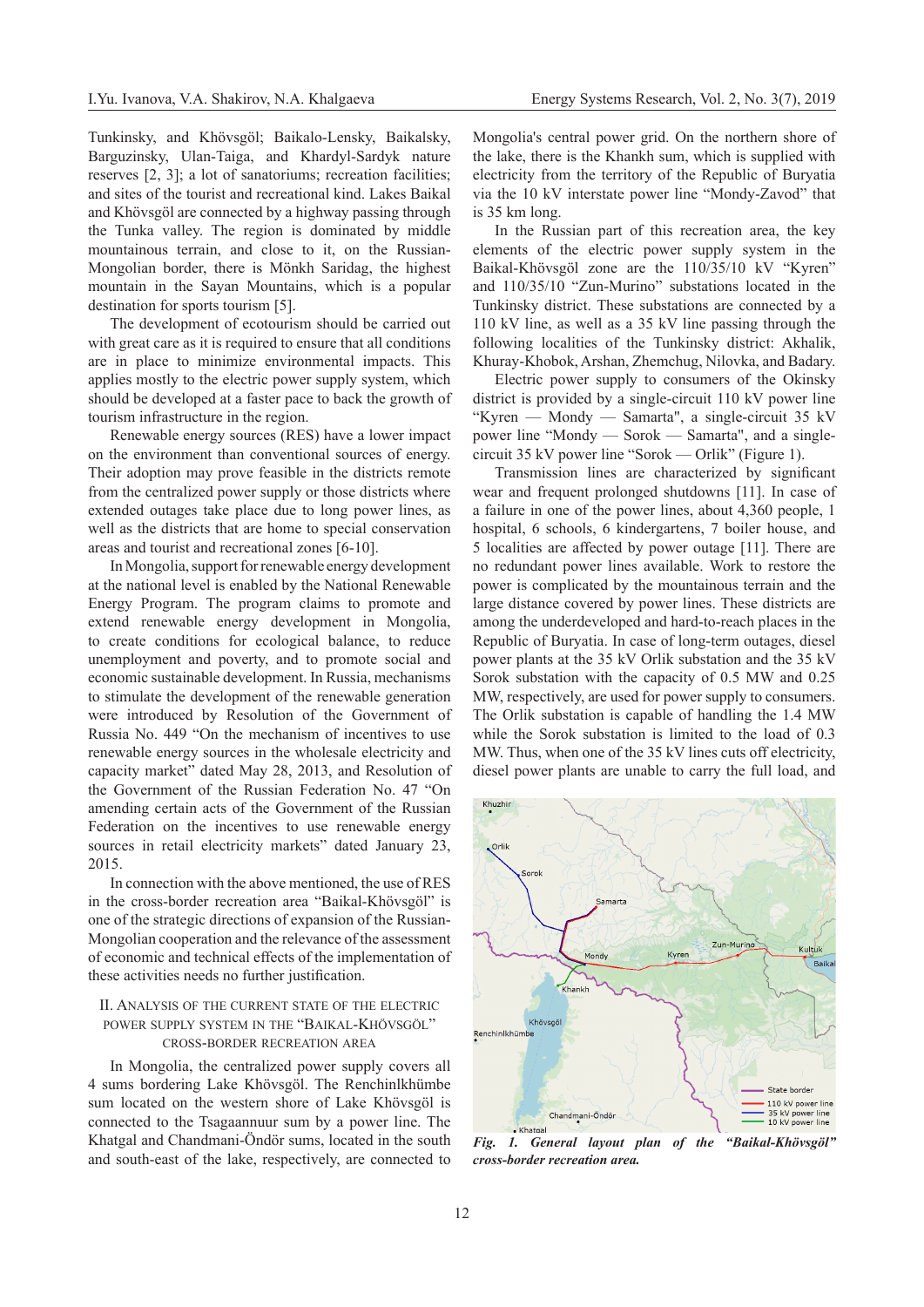hence there is a cap for power consumption imposed on consumers [11].

Thus, the district under consideration is that of a large number of consumers connected to the end segments of transmission lines, as well as decentralized consumers supplied with electricity from low-efficiency diesel power plants.

When dealing with the system of electric power supply to consumers within the "Baikal-Khövsgöl" cross-border recreation area, one should highlight the low level of voltage at the consumer's end due to the extended length of single-circuit power lines. The dotted lines of the schematic diagram of the electric power supply in this geographic area (see Figure 2) indicate the planned construction of the Khuzhir power transmission line and the 35/10 substation for the power supply of the Konevinsky gold deposit. According to the Strategy of social and economic development of the Republic of Buryatia to 2035, the development of this field and the start of its operation is planned for the period from 2019 to 2021. [12]. The expected installed capacity of consumers at the Khuzhir substation is 4.1 MW [13].

Power grid operating parameters for the diagram in Figure 2 were calculated in two stages. At the first stage, all voltages at the nodes were assumed to be equal to nominal voltages, and the flows and power losses in the network

sections in the direction from the loads to the power source were determined. The data on the level of electrical loads are assumed as per [13]. At the second stage, based on the specified voltage at the Kyren power substation and power flows at the sites, we calculated voltage losses at the sites and the substation busbar voltage.

Figure 3 presents the calculated electrical schematic diagram with the results of estimating the power grid operating parameters that has the Khuzhir 35/10 substation factored out. Busbar voltage levels of the 6, 10, 35 kV substations were obtained given the regulating capabilities of transformers. The voltage of the low voltage buses of Mondy, Sorok, Orlik, and Khankh substations ranges from 9.5 to 10 kV. The voltage deviation from 10.5 kV ranges from 5.1 to 9.9 % at the limit settings of voltage regulators. As per GOST R 32144-2013, the European standard EN 50160-2010 [14] such deviations are permissible. However, the expected increase in electrical loads due to the development of the geographic area under consideration will lead to a voltage deviation of more than 10% for the substation busbars.

Table 1 presents the results of estimating voltage levels for substation busbars under several power grid operating parameters: at rated transformation ratios and at available limit settings of regulators of devices of voltage regulation of transformers; with the



*Fig. 2. Electrical schematic diagram of the power grid.*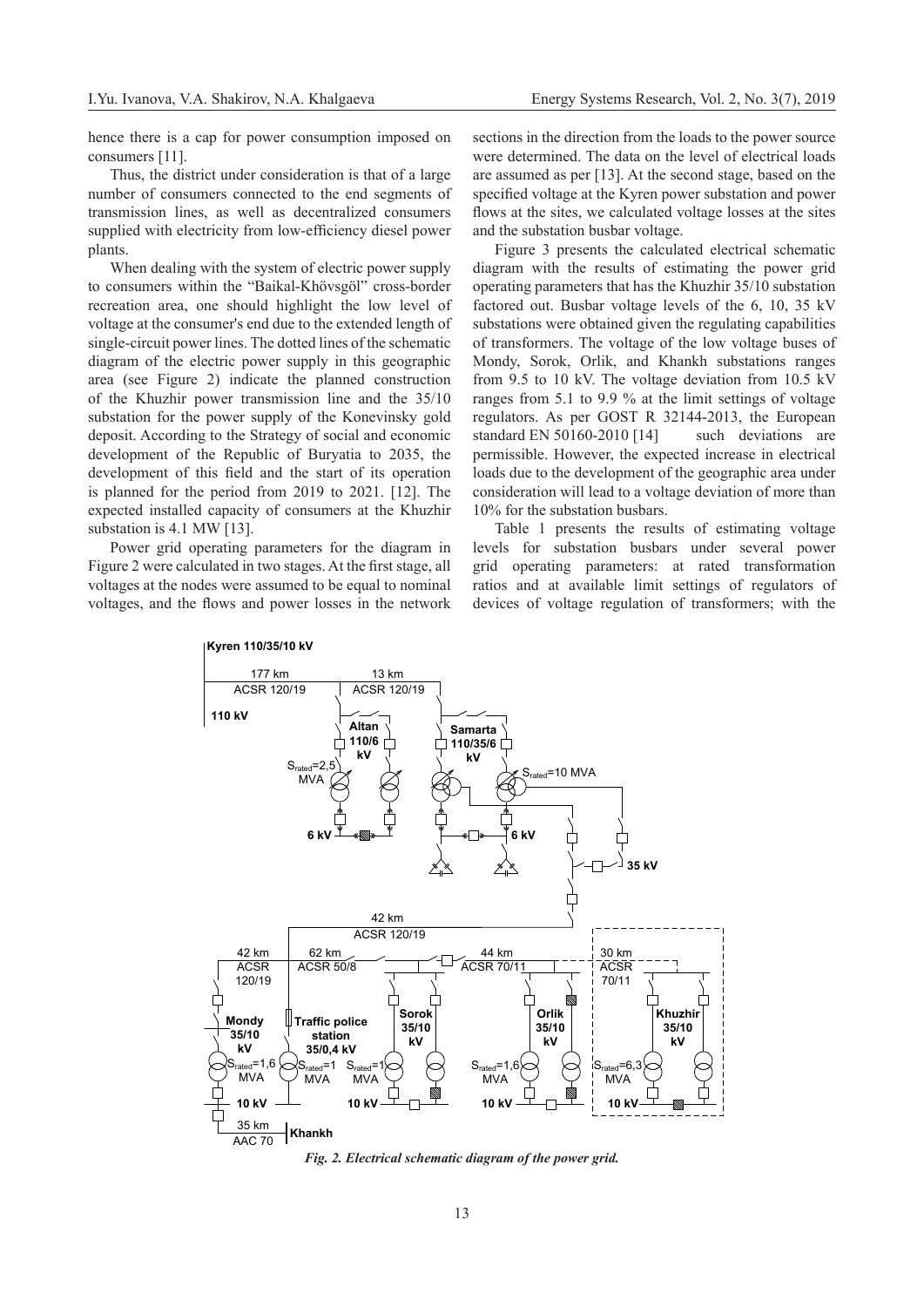

*Fig. 3. Calculated power grid operating parameters.*

Khuzhir substation factored in and out.

To assess the efficiency of measures aimed at increasing the voltage for the busbars of substations, Table 1 presents the relative voltage deviations from rated values δU, as well as estimates of the losses of active power ΔP in the power grid (Figure 2).

The estimation of the operating conditions considering the Khuzhir substation assumed its design load was assumed to be 50% of the installed capacity, and the power factor was assumed to be 0.8. The voltage for the low voltage buses of Mondy, Sorok, Orlik, Khankh, and Khuzhir substations ranges from 3.8 to 8.3 kV. The voltage deviation from 10.5 kV ranges from 21.1 to 64.3 % at available limit settings of voltage regulators. Thus, the growth of electrical loads will lead to significant deviations from the requirements stipulated by GOST R 32144-2013 and EN 50160-2010 with respect to the electric power quality when supplying power to consumers within the "Baikal-Khövsgöl" crossborder recreation area.

The following measures can be considered to increase the voltage level at the substation busbars: overhauling of the 35/10 kV Mondy substation with its conversion to 110/35/10 kV voltage, installation of compensating units and adoption of renewable energy sources located near consumers.

The estimation of the electric power operation performed in [12]has shown that overhauling the Mondy substation, including the adoption of compensating units at the Khuzhir substation, will not solve the problem of voltage deviation at the consumer's end.

In what follows we present an analysis of the RES potential within the "Baikal-Khövsgöl" cross-border recreation area carried out to assess the possibility and economic feasibility of construction of small power plants

Table 1. Results of estimating voltage levels for substation busbars and losses of active power in the power grid.

| Localities                                                                          |      | Mondy                                                                                                         |     | Khankh |      | Sorok |     | Orlik |     | Khuzhir |                |
|-------------------------------------------------------------------------------------|------|---------------------------------------------------------------------------------------------------------------|-----|--------|------|-------|-----|-------|-----|---------|----------------|
| Parameters<br>Operating parameters                                                  |      | $U,$ kV $\delta U,$ % $U,$ kV $\delta U,$ % $U,$ kV $\delta U,$ % $U,$ kV $\delta U,$ % $U,$ kV $\delta U,$ % |     |        |      |       |     |       |     |         | $\Delta P. \%$ |
|                                                                                     |      | With the Khuzhir substation factored in                                                                       |     |        |      |       |     |       |     |         |                |
| 1. At rated transformation ratios                                                   | 8.9  | .5.5                                                                                                          | 83  | 20.9   | 8.8  | 16.3  | 8.8 | 16.7  |     |         |                |
| 2. At limit settings of the regulators of transformer voltage<br>regulation devices | 10.0 | 5.1                                                                                                           | 9.5 | 9.9    | 10.0 | 59    | 9.8 | 63    |     |         | 8.5            |
|                                                                                     |      | With the Khuzhir substation factored out                                                                      |     |        |      |       |     |       |     |         |                |
| 3. At rated transformation ratios                                                   | 7.3  | 30.9                                                                                                          | 6.6 | 37.6   |      | 51.1  | 36  | 65.8  |     | 78.2    |                |
| 4. At limit settings of the regulators of transformer voltage<br>regulation devices | 8.3  | 21.1                                                                                                          |     | 26.9   | 6.2  | 40.7  | 4.8 | 542   | 3.8 | 64.3    | 14.6           |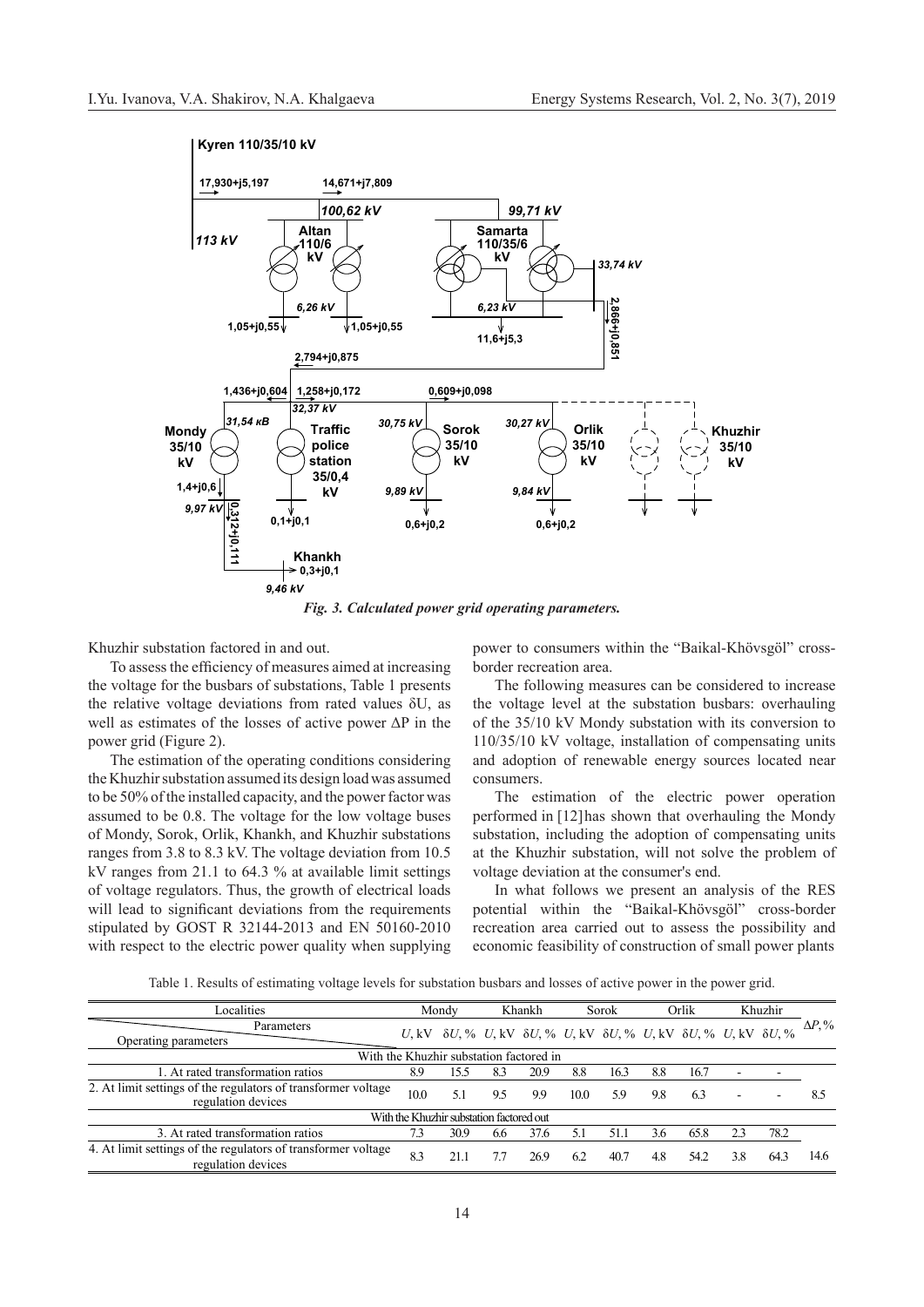## III. Assessment of the wind energy potential of the "Baikal-Khövsgöl" cross-border recreation area

To assess the wind energy potential of the "Baikal-Khövsgöl" cross-border recreation area we used the NASA POWER project resources [18] that allow obtaining the data on the average annual wind speed for the period 1983 to 2013 at a height of 10 and 50 m. Figure 4 presents a map of the average annual wind speed at the 10 m height, based on these data.

The analysis of the distribution of wind speeds during the year for all the localities under consideration shows the same two-peak pattern. Wind speeds are highest in the spring (April) and the fall (November, December) and lowest during the summer (July, August). The patterns of wind activity coincide with the average load schedule of the localities, which will allow for the efficient use of wind energy in the power supply of the population and tourism facilities.

Based on the NASA POWER dataset on the average daily wind speed at the 10 m height for the period from 1983 to 2013, with the help of the Wind-MCA software, we estimated possible electric power generation by the horizontal-axis wind turbine (WT) Aeolos-H 20 (Table 2) in selected localities of the "Baikal-Khövsgöl" crossborder recreation area (Table 3). Wind speed as based on the NASA POWER data is recalculated to match the height

Table 2. Specifications of the wind turbine Aeolos-H 20kW

| Parameter                    | Value |
|------------------------------|-------|
| Rated power, kW              | 20    |
| Cut-in wind speed, m/s       |       |
| Rated speed, m/s             | 10    |
| Maximum operating speed, m/s |       |
| Hub height, m                |       |

of the wind turbine rotor.

The capacity utilization factor (CUF) of WT in the areas under consideration is quite low, being below 10.4. To put this in perspective, as per the capacity supply contract, which is a mechanism of state support for renewable energy projects in Russia, the minimum value of the CUF is set at 27% for the operated WT. When 75-100% of this target value is achieved this will not attract a penalty, when the value is 50-75% of the target the penalty is imposed, while in the case of meeting less than 50% of the target the payment for capacity is declined.

Assessment of the solar energy potential of the "Baikal-Khövsgöl" cross-border recreation area

To assess the solar energy potential of the "Baikal-Khövsgöl" cross-border recreation area the NASA POWER project dataset [15] was used, which allows us to obtain data on the average annual total solar radiation inflow reaching the horizontal surface, given the cloudiness data for the period 1981-2018. Figure 5 shows the map with estimates of the solar radiation inflow based

> $2.0 - 2.5$  $2.5 - 3.0$  $3.5 - 4.0$



*Fig. 4. Map of the average annual wind speed at the 10 m height within the "Baikal-Khövsgöl" cross-border recreation area.*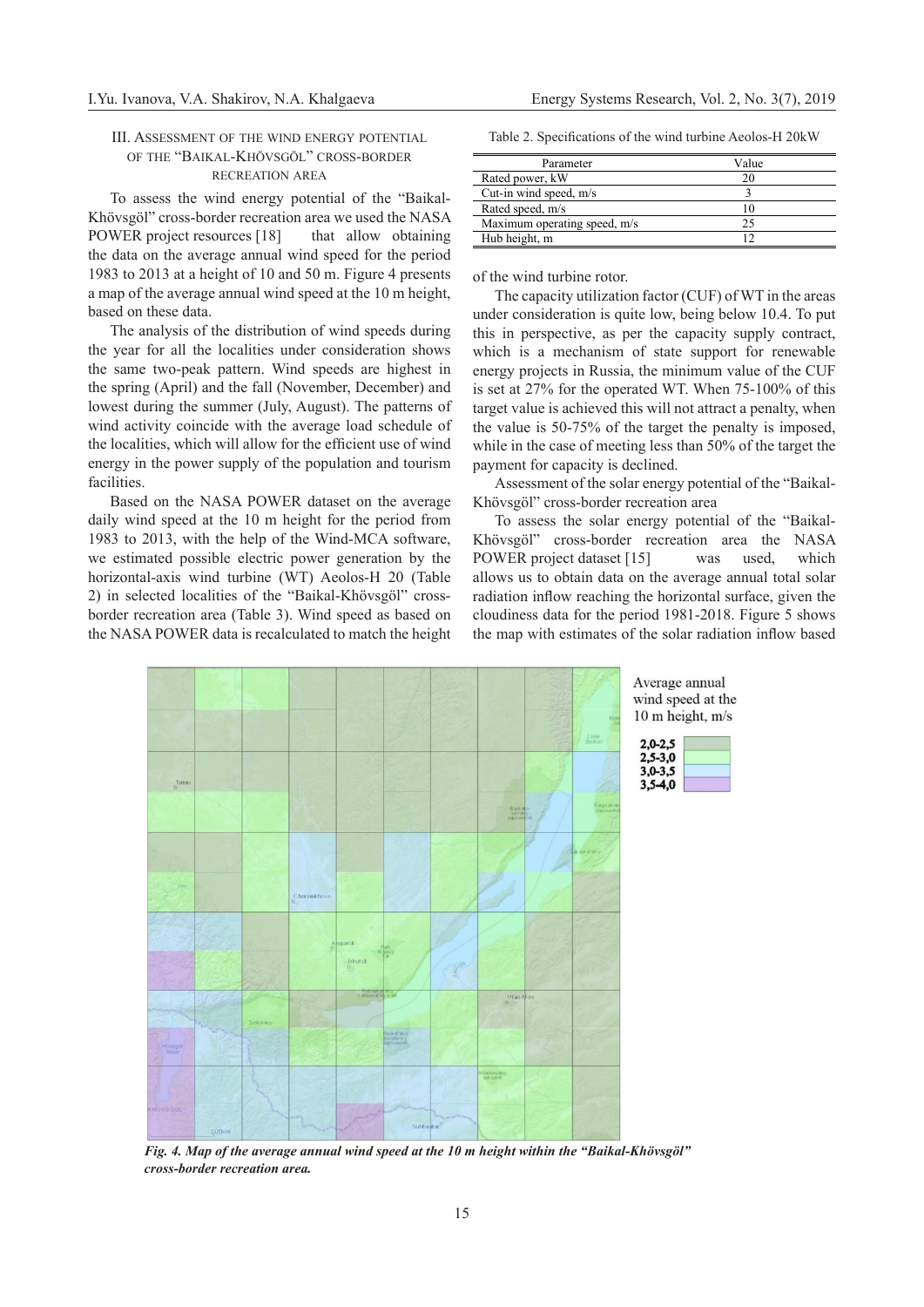Relying on the NASA POWER dataset of the average monthly inflow of total radiation to a horizontal surface that takes into account the cloudiness levels for the period from 1981 to 2015, we used the approach outlined in [19, 20] to estimate possible generation of electricity by photovoltaic (PV) invertors tilted at an angle equal to the local geographic latitude. The AST-240 Multi PV inverter is used for the above

| Table 5. Estimates of cicculicity generation by white turbines |                                   |                                          |                |  |  |  |  |  |  |
|----------------------------------------------------------------|-----------------------------------|------------------------------------------|----------------|--|--|--|--|--|--|
| Locality                                                       | Average annual wind<br>speed, m/s | Installed capacity utilization factor, % |                |  |  |  |  |  |  |
|                                                                |                                   | <b>Russia (the Republic of Buryatia)</b> |                |  |  |  |  |  |  |
| Mondy                                                          | 3.3                               | 13.1                                     | 7.5            |  |  |  |  |  |  |
| Sorok                                                          | 3.6                               | 17.9                                     | 10.2           |  |  |  |  |  |  |
| Orlik                                                          | 3.6                               | 18.2                                     | 10.4           |  |  |  |  |  |  |
| Khuzhir                                                        | 3.5                               | 15.8                                     | 9.0            |  |  |  |  |  |  |
| Mongolia (Khövsgöl aimag)                                      |                                   |                                          |                |  |  |  |  |  |  |
| Khankh                                                         | 3.4                               | 14.5                                     | 8.3            |  |  |  |  |  |  |
| Renchinlkhümbe                                                 | 3.5                               | 15.9                                     | Q <sub>1</sub> |  |  |  |  |  |  |

Table 3. Estimates of electricity generation by wind turbines

on these data.

Table 4. - Specification of AST-240 Multi PV inverter.

| Parameter              | Value       |
|------------------------|-------------|
| Maximum power, W       | 240         |
| Efficiency, %          | 14.8        |
| Dimensions (LxWxH), mm | 1640x992x40 |

assessment (see Table 4). The results of the assessment for individual localities of the "Baikal-Khövsgöl" cross-border recreation area are presented in Table 5.

|  |  | Table 5. Estimates of electricity generation by PV inverters. |  |
|--|--|---------------------------------------------------------------|--|
|  |  |                                                               |  |

| Locality       | Average annual total radiation<br>incident on a horizontal surface.<br>$kWh/m^2$ | Average annual total radiation<br>incident on a tilted surface, kWh/m2 | Average annual<br>electricity generation<br>1 PVI, kWh | Installed capacity<br>utilization factor, % |  |  |  |  |  |  |
|----------------|----------------------------------------------------------------------------------|------------------------------------------------------------------------|--------------------------------------------------------|---------------------------------------------|--|--|--|--|--|--|
|                |                                                                                  | Russia (the Republic of Buryatia)                                      |                                                        |                                             |  |  |  |  |  |  |
| Mondy          | 1295                                                                             | 1720                                                                   | 414                                                    | 19.7                                        |  |  |  |  |  |  |
| Sorok          | 1224                                                                             | 1624                                                                   | 391                                                    | 18.6                                        |  |  |  |  |  |  |
| Orlik          | 1229                                                                             | 1625                                                                   | 391                                                    | 18.6                                        |  |  |  |  |  |  |
| Khuzhir        | 1229                                                                             | 1602                                                                   | 386                                                    | 18.3                                        |  |  |  |  |  |  |
|                |                                                                                  | Mongolia (Khövsgöl aimag)                                              |                                                        |                                             |  |  |  |  |  |  |
| Khankh         | 1295                                                                             | 1711                                                                   | 412                                                    | 19.6                                        |  |  |  |  |  |  |
| Renchinlkhümbe | 1287                                                                             | 1698                                                                   | 409                                                    | 19.4                                        |  |  |  |  |  |  |



Average annual total solar radiation incident on a horizontal surface,  $kWh/m2$ 

| 1100-1150 |  |
|-----------|--|
| 1150-1200 |  |
| 1200-1250 |  |
| 1250-1300 |  |
| 1300-1350 |  |

*Figure 5. Map of the "Baikal-Khövsgöl" cross-border recreation area with estimates of the average annual total solar radiation incident to a horizontal surface within the area.*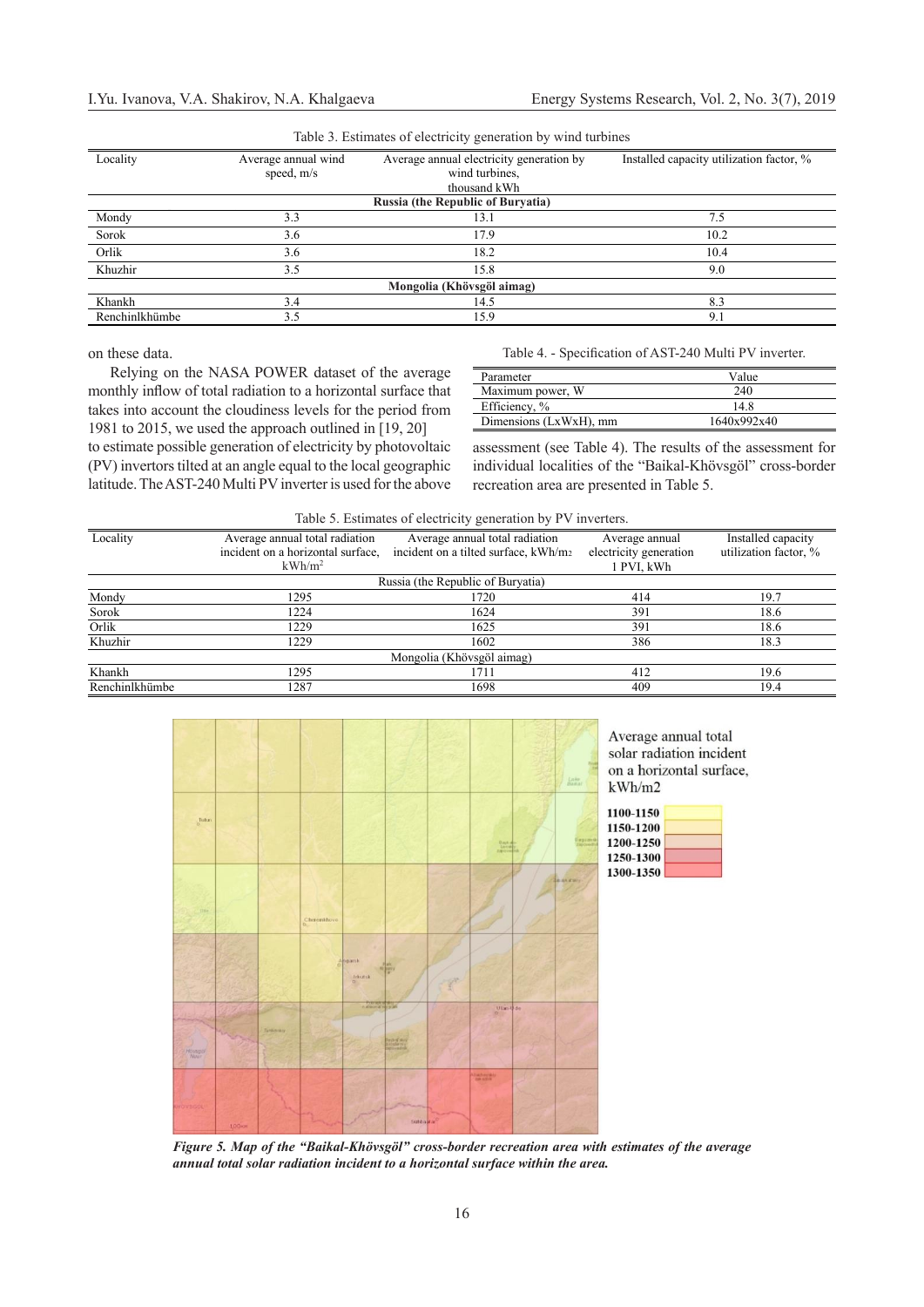The capacity utilization factor in the districts under consideration is relatively high, ranging from 18.3 to 19.7%.

# IV. Comparative analysis of the cost efficiency of individual types of RES under the conditions of their adoption in the "Baikal-Khövsgöl"

# recreation area

Wind power plants (WPPs), solar power plants (SPSs), and small hydropower plants (HPPs) were treated as alternatives for comparing RES-based electric power generation technologies. Table 6 presents interval estimates of specific capital expenditures for these types of power plants with energy accumulation factored out [15- 17]. Interval estimates of the CUF for small HPPs are taken from the analysis of similar facilities, while for WPPs and SPPs it is the results of the calculations presented in Tables 3 and 5, respectively. Annual operating costs, including depreciation, are assumed to be 10% of the CapEx for WPPs and small HPPs, and 8% of the CapEx for SPPs. The electricity tariff that assumes a possible growth prospect is fixed in the range of 0.07-0.08 USD/kWh, based on the current (as of September 2019) maximum level of actual unregulated electricity prices in the Republic of Buryatia for the first price category of consumers with a voltage level of 0.4 kV. For Mongolia, the electricity tariff under the Renewable Energy Law is fixed at the level of 0.1-0.15 USD/kWh for wind power, 0.2-0.3 USD/kWh for solar power generation, and 0.08-0.1 USD/kWh for hydropower plants with a capacity of up to 500 kWh [21, 22].

Due to similar conditions with respect to possible changes in maintenance prices and electricity tariffs for the compared options, the cash flow assessment was performed with possible price dynamics and discounting factored out.

It follows from the results of the calculations presented in Table 6 that solar power plants have the greatest economic feasibility for use within the "Baikal-Khövsgöl" recreation area. Solar power generation in Mongolia is particularly promising due to the high legally-backed tariff for electricity produced by this type of plant.

To adopt small HPPs, one should carry out further detailed analysis at specific sites to clarify the CUF and capital expenditures due to a wide interval of estimates of their possible economic effect.

The use of wind energy can only have a limited scope of application, for example, at sites with higher than average wind energy potential due to local terrain features [23].

Thus, one of the most promising areas for improving the reliability of power supply and reducing voltage deviations on the consumer side to the permissible limits under increasing electrical loads is the construction of SPPs.

## V. Deciding on the capacity and location of SPPs under conditions of their adoption in the "Baikal-Khövsgöl" recreation area

To determine the rational locations of the SPP sites and the amount of the minimum required installed capacity, calculations of the power grid operating conditions were carried out (Fig. 3). The cost-efficiency of reactive power compensation units (RPCU) was also assessed. The calculations took into account the regulatory capabilities of the transformer voltage regulators and the commissioning of the Khuzhir substation.

Considered were the options of installing RPCUs and SPPs at Mondy, Khankh, Sorok, Orlik, and Khuzhir substations. When working out the options for the installation location of SPPs, one should take into account the difference in solar energy potential of such installation locations However, the decisive influence on the process of solving the problem of voltage deviation at the consumer's end is due to the power supply distance of the installation location from the Samarta power substation. The greatest positive effect on the voltage deviation indicator is achieved by installing SPPs or RPCUs at the most remote substations. Thus, the total voltage deviation of the 5 substations is  $\Sigma$ δU=207.2% (Table 1, Operating parameters 4). Table 7 presents estimates of the total voltage deviation when installing 100 kW SPPs at various substations. Another factor of significant influence is the load at a substation as generated by its consumers.

Choosing the capacity and location of SPPs and RPCUs is an optimization problem. For the preliminary study, the calculation of the operating parameters was carried out for four options of RPCUs and SPPs installation (Table 8).

Option 1. Only the RPCUs installed at Mondy, Khankh, Sorok, Orlik, and Khuzhir substations are used. The capacity of the units was chosen to be 600, 100, 200, 200, 200, 100, 769 kVar, respectively, to fully compensate the reactive power of consumers.

Option 2. SPPs are installed in all localities, the capacity of SPPs is assumed to be equal to 50% of the load power of each of the substations.

Option 3. SPPs are installed only in the most remote

Table 6. Results of evaluating cost-efficiency of adopting RES in the Republic of Buryatia (Russia).

| Specific CapEx,<br>CUF. $%$<br>Renewables |         |            | Specific annual return, USD/kWh |                |                                    |  |  |
|-------------------------------------------|---------|------------|---------------------------------|----------------|------------------------------------|--|--|
|                                           |         | USD/kW     | Republic of Buryatia            | Khövsgöl aimag | averaged over 25 years,<br>USD/kWh |  |  |
|                                           |         | 1250       | $-83.2$                         | $-59.7$        | 0.24                               |  |  |
| <b>WPP</b><br>7,5 to 10.4                 | to 1560 | to $-79.3$ | to $-19.6$                      | to $0.27$      |                                    |  |  |
|                                           |         | 1030       | 30.1                            | 238.9          |                                    |  |  |
| <b>SPP</b><br>18.4 to 19.7                |         | to 1200    | to $42.0$                       | to $421.5$     | 0.08                               |  |  |
|                                           | 30      | 2185       | $-34.5$                         | $-27.3$        | 0.12                               |  |  |
| Small HPPs                                | to $45$ | to $4215$  | to $-106.1$                     | to $-8.3$      | to $0.15$                          |  |  |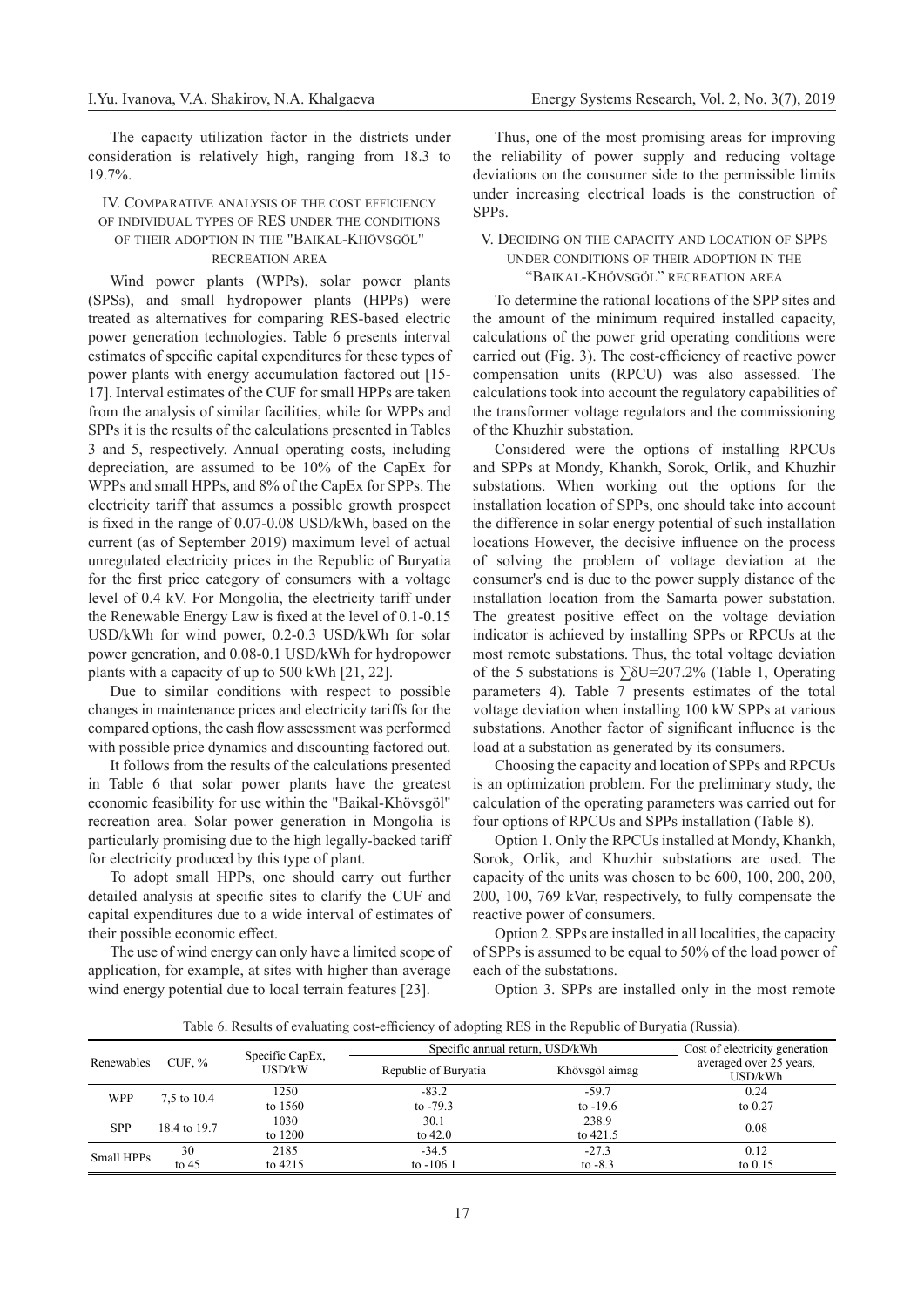|  |  |  |  | Table 7. Effect of the installation of 100 kW SPPs in individual localities on total voltage deviation at the consumer's end. |  |
|--|--|--|--|-------------------------------------------------------------------------------------------------------------------------------|--|
|  |  |  |  |                                                                                                                               |  |

| Locality | Distance to the Samarta power<br>substation, km | $\Sigma \delta U$ , % | Change, % |
|----------|-------------------------------------------------|-----------------------|-----------|
| Mondy    | 84                                              | 203.85                | 3.35      |
| Khankh   | 119                                             | 202.30                | 4.9       |
| Sorok    | 104                                             | 201.31                | 5.89      |
| Orlik    | 148                                             | 199.89                | 7.31      |
| Khuzhir  | 178                                             | 181.90                | 25.3      |

locations, the capacity of SPPs is chosen as being proportional to the power load of the substation.

Option 4. SPPs are installed in all localities, the capacity of SPPs is distributed to take into account the remoteness and power load of the substations.

Table 9 presents the results of the evaluation of voltage levels of substation busbars under four calculation cases.

When RPCUs are installed the acceptable level of voltage is provided only at the Mondy and Khankh substations, while at the Orlik, Sorok, and Khuzhir substations deviations from the rated voltage range from 17,7% to 27%. It should also be noted that the installation of RPCUs offers little in the way of mitigating prolonged outages at the consumer's end as a result of accidents long power lines are prone to.

- Installation of SPP as per option 2 does not ensure permissible voltage deviations high installed capacity notwithstanding.
- Installation of the SPPs under option 3 proves the most cost-effective and ensures acceptable voltage levels at all substations. However, the problem of power supply redundancy on the consumer part is yet to be solved at the Mondy, Sorok, and Orlik substations.
- Installation of SPPs under option 4 ensures the necessary redundancy and acceptable level of deviation at the consumer's end but requires large capital expenditures.

The considered options of SPP capacity additions in individual localities assume only minimal prospective growth of electric loads.

For the integrated development of the investigated geographical area, the adoption of RES is the main way of improving reliability, reducing voltage deviations at the consumer's end to acceptable limits, and reducing losses of active power in the power grid. These effects will be achieved with less environmental impact than when relying on conventional energy sources such as diesel power plants.

### VI. CONCLUSION

Currently, special conservation areas are actively involved in ecotourism: The Baikal-Khövsgöl natural territory is very promising in this regard. There are a fairly large number of consumers connected to the end segments of transmission lines, as well as decentralized consumers supplied with electricity from low-efficiency diesel power plants in the investigated area. Further growth of electric loads will affect the quality of electricity: the deviation of voltage levels at the consumers' side will exceed 10%.

An assessment of wind and solar energy potential was made for the studied area. WPPs, SPPs, and small HPPs were considered as alternatives for comparing RES-based electric power generation technologies. The SPPs that have the lowest electricity production cost equal to about USD

| Substation     | Option 1    | Option 2 | Option 3           | Option 4 |
|----------------|-------------|----------|--------------------|----------|
|                | QPFCU, kVar |          | $\rm P_{SPP},\,KW$ |          |
| Mondy          | 600         | 700      | -                  | 500      |
| Khankh         | 100         | 150      | 100                | 100      |
| Sorok          | 200         | 300      | -                  | 100      |
| Orlik          | 200         | 300      |                    | 100      |
| Khuzhir        | 769         | 500      | 900                | 800      |
| Total capacity | 1869        | 1950     | 1000               | 1600     |

Table 8. Installation site and capacity of PFCUs and SPPs for four calculation cases.

Table 9. Results of the evaluation of voltage levels on the substation busbars and active power losses in the power grid with the use of RES factored in.

| Localities                                                                                                                   |      | Mondy                                                                                                    |     | Khankh |     | Sorok |     | Orlik |     | Khuzhir |      |
|------------------------------------------------------------------------------------------------------------------------------|------|----------------------------------------------------------------------------------------------------------|-----|--------|-----|-------|-----|-------|-----|---------|------|
| Parameters<br>Options                                                                                                        |      | U, kV $\delta U$ , % U, kV $\delta U$ , % U, kV $\delta U$ , % U, kV $\delta U$ , % U, kV $\delta U$ , % |     |        |     |       |     |       |     |         |      |
| 1. Using reactive power compensation units                                                                                   | 10.0 | 4.5                                                                                                      | 9.6 | 8.2    | 8.7 | 17.7  | 8.0 | 23.8  |     | 27.0    | 12.1 |
| 2. Installation of SPPs in all localities with the capacity equal<br>to 50% of the load                                      | 10.0 | 51                                                                                                       | 9.7 | 8.0    | 93  | 11.9  | 8.8 | 16.1  | 8.6 | 18.4    | 93   |
| 3. Installation of SPPs in the most remote localities                                                                        | 99   | 60                                                                                                       | 9.5 | 9.6    | 9.6 | 86    | 9.5 | 10.0  | 9.5 | 9.2     | 89   |
| 4. Installation of the SPPs in all localities, the power is<br>proportional to the remoteness of the substation and its load | 10.1 | 3.8                                                                                                      | 9.7 | 73     | 9.7 | 79    | 9.5 | 99    | 9.5 | 9.8     | 8.6  |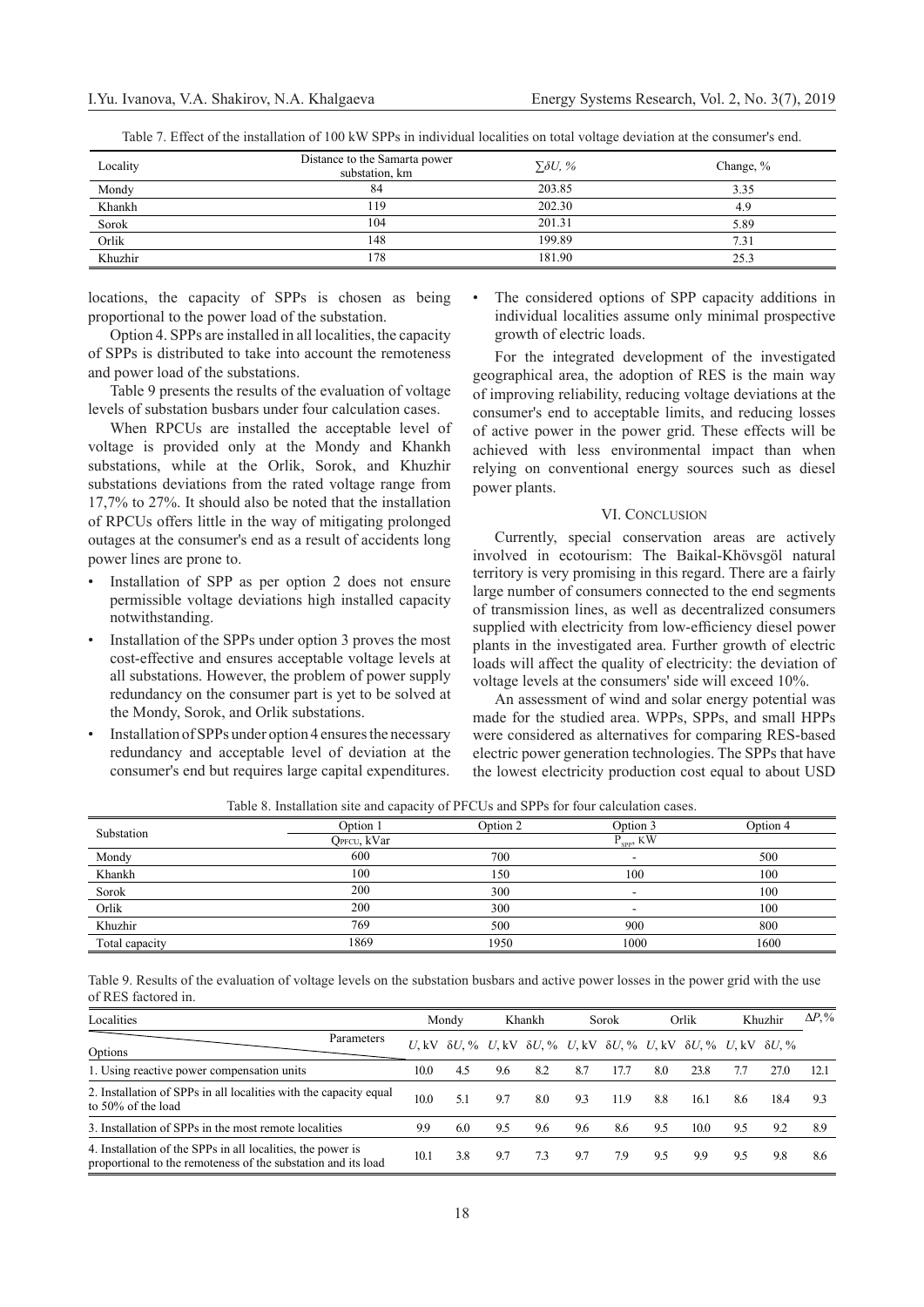0.08/kWh prove the most economically viable for use.

 The procedure of choosing the capacity and installation location of SPPs under conditions of their adoption in the Baikal-Khövsgöl recreation area was performed. The estimation of the operating parameters performed under 4 cases of PFCUs and SPPs placement has shown the feasibility of SPP installation at the most remote substations with a higher power load.

Commissioning of small RES-based power plants in the localities of the Baikal-Baikal-Khövsgöl cross-border zone will ensure that the voltage level at the consumer's end meets GOST R 32144-2013 and EN 50160-2010, as well as reduce the loss of active power in the power grid. In the event of prolonged accidents on extended power lines, it will be possible then to supply power to individual consumers responsible for power supply to their respective localities.

#### AKNOWI EDGEMENTS

This research was supported by a grant from the Foundation for Basic Research (project No. 18-510-94006).

#### References:

- [1] Martynova N.A. The soil cover of national parks of the Baikal-Khövsgöl natural area and its monitoring as a required element of sustainable development. Izvestija Irkutskoj gosudarstvennoj ekonomicheskoj akademii (Baikal State University of Economics and Law). 2010. No. 4. P. 360-367. (in Russian)
- [2] Evstropieva O.V. Cross-border tourism in neighboring regions of Russia and Mongolia. - Irkutsk: Publishing House of the V.B.Sochava Institute of Geography, Siberian Branch of the Russian Academy of Sciences, 2009. — 143 p. (in Russian)
- [3] Kalikhman T.P., Bogdanov V.N., Ogorodnikova L.Yu. Special areas of conservation of the Siberian Federal District. Atlas. - Irkutsk: "Ottisk" Publishing House, 2012. – 384 p. (in Russian)
- [4] Evstropieva O.V., Korytny L.M. How to foster the development of cross-border ecological tourism in the Lake Baikal basin. EKO. 2014., No. 12, P. 76-85 (in Russian)
- [5] Enkhtaivan D., Evstropieva O.V. Cross-border tourism in Mongolia. Sovremennye problemy servisa i turizma No. 4, 2015, Volume 9, P. 37-43. (in Russian)
- [6] Calderón-Vargas, F., Asmat-Campos, D., Carretero-Gómez, A. "Sustainable Tourism and Renewable Energy: Binomial for Local Development in Cocachimba, Amazonas, Peru," Sustainability, Vol. 11(18), p. 4891 (2019).
- [7] Katircioglu, S.T. "International tourism, energy consumption, and environmental pollution: The case of Turkey,". Renew. Sustain. Energy Rev. Vol. 36, pp. 180–187 (2014).
- [8] Zhang, L., Gao, J. "Exploring the effects of

international tourism on China's economic growth, energy consumption and environmental pollution: Evidence from a regional panel analysis," Renew. Sustain. Energy Rev. Vol. 53, pp. 225–234 (2016).

- [9] Beer M., Rybár R., Kaľavský M. "Renewable energy sources as an attractive element of industrial tourism," Current Issues in Tourism, Vol. 21 (18), pp. 2139- 2151 (2018)
- [10] Khaboot, N., Chatthaworn, R., Siritaratiwat, A., Surawanitkun, C., & Khunkitti, P. "Increasing PV penetration level in low voltage distribution system using optimal installation and operation of battery energy storage," Cogent Engineering, 6(1), 1641911 (2019).
- [11] The master plan and program of development of the electric power industry of the Republic of Buryatia for years 2019 to 2023, approved by the order of the Government of the Republic of Buryatia dated April 30, 2019, No. 229-r. (in Russian)
- [12] The strategy of social and economic development of the Republic of Buryatia to 2035, adopted by the People's Khural of the Republic of Buryatia on February 28, 2019. (in Russian)
- [13] The master plan and program of development of the electric power industry of the Republic of Buryatia for years 2016 to 2020, approved by the order of the Ministry of Transport, Energy and Road Facilities of the Republic of Buryatia dated April 30, 2015 No. 65. (in Russian)
- [14] Vagin G.Ya. Comments on GOST R 54149-2010, the new standard for electric power quality, and its accompanying standards. Promyshlennaja energetika. 2013 - No. 01, pp.39-43. (in Russian)
- [15] HEVEL Group of Companies. Available at: http:// www.hevelsolar.com/https://www.hevelsolar.com/ catalog/network/ (Accessed on November 14, 2019). (in Russian)
- [16] Alternative energy. Available at: http://alen-e.ru/ products/22489724 (Accessed on November 14, 2019). (in Russian)
- [17] Blyashko, Ya.I. The current state and problems of the small hydropower industry in Russia. Trends in the development of mini HPPs / CJSC "MNTO INSET". International Congress REENCON-XXI, June 06, 2018, Moscow. Available at: https://www. hse.ru/data/2018/06/10/1149857960/%D0%91%D0 %BB%D1%8F%D1%88%D0%BA%D0%BE%20 %D0%AF.%D0%98.pdf (Accessed on November 14, 2019). (in Russian)
- [18] NASA power. Available at: https://power.larc.nasa. gov/ (Accessed on November 31, 2019)
- [19] Ivanova I.Yu., Tuguzova T.F., Khalgaeva N.A. Opportunities and issues involved in using solar